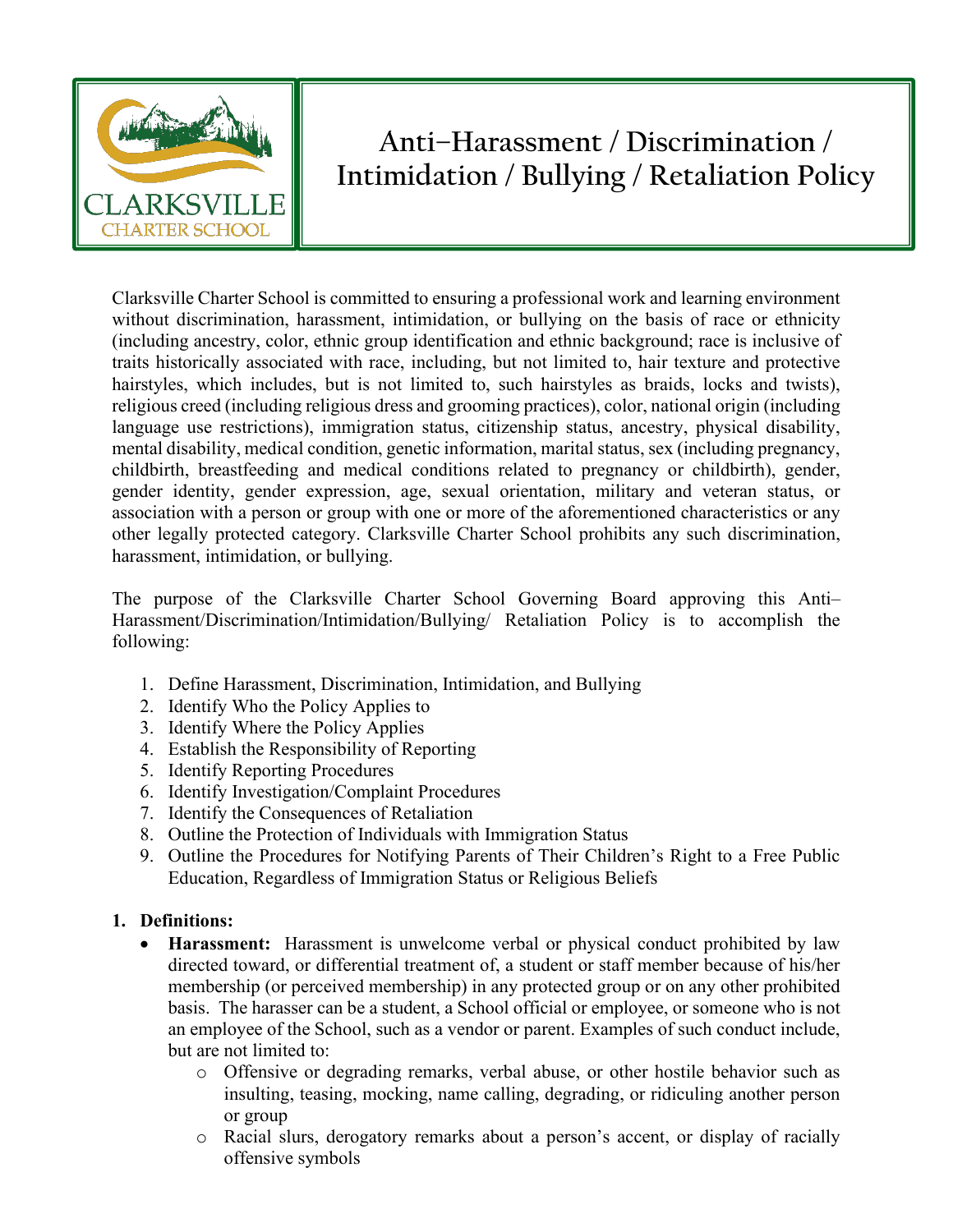- o Unwelcome or inappropriate physical contact, comments, questions, advances, jokes epithets or demands
- o Physical assault or stalking
- o Displays or electronic transmission of derogatory, demeaning or hostile materials or statements
- o Graphic and written offensive or derogatory statements, which may include use of cell phones or the Internet

Harassment does not have to include intent to harm, be directed at a specific target or involve repeated incidents. Harassment creates a hostile environment when the conduct is sufficiently severe, pervasive or persistent so as to interfere with or limit a student's ability to participate in or benefit from the services, activities or opportunities offered by the School.

- **Sexual Harassment:** Sexual harassment is a form of harassment based on sex, including sexual harassment, gender harassment and harassment based on pregnancy, childbirth or related medical conditions. It generally involves unwanted sexual advances, or visual, verbal, or physical conduct of a sexual nature. This definition includes many forms of offensive behavior and includes gender–based harassment of a person of the same sex as the harasser. The following is a partial list of violations:
	- o Unwanted sexual advances
	- o Offering educational benefits in exchange for sexual favors
	- o Making or threatening reprisals after a negative response to sexual advances
	- o Visual conduct: Leering, making sexual gestures, displaying of suggestive objects or pictures, cartoons or posters
	- o Verbal conduct: Making or using derogatory comments, epithets, slurs and jokes
	- o Verbal sexual advances or propositions
	- o Verbal abuse of a sexual nature, graphic verbal commentaries about an individual's body, sexually degrading words used to describe an individual, suggestive or obscene letters, notes or invitations
	- o Physical conduct: Touching, assault, impeding or blocking movements

Title IX provides for separate processes and procedures for sexual harassment and sexual assault when the type of conduct falls within the definitions of sexual harassment and sexual assault as provided in 34 C.F.R. § 106.30. In addition, the conduct must have taken place at school locations, events, or circumstances over which the School exercised substantial control over both the individual who has been accused of sexual harassment and/or assault and the context in which the sexual harassment occurs. For these types of complaints, the School will follow the Title IX policy processes and procedures, which may be found in the School's Title IX grievance policy. If the conduct does not fall within Title IX, this policy will be followed. There may be instances where the conduct falls within both policies and the School will follow both policies. The School's Title IX Coordinator is

Title IX Coordinator - Jenell Sherman Email - jenell.sherman@sequoiagrove.org Phone Number – (916) 532-5923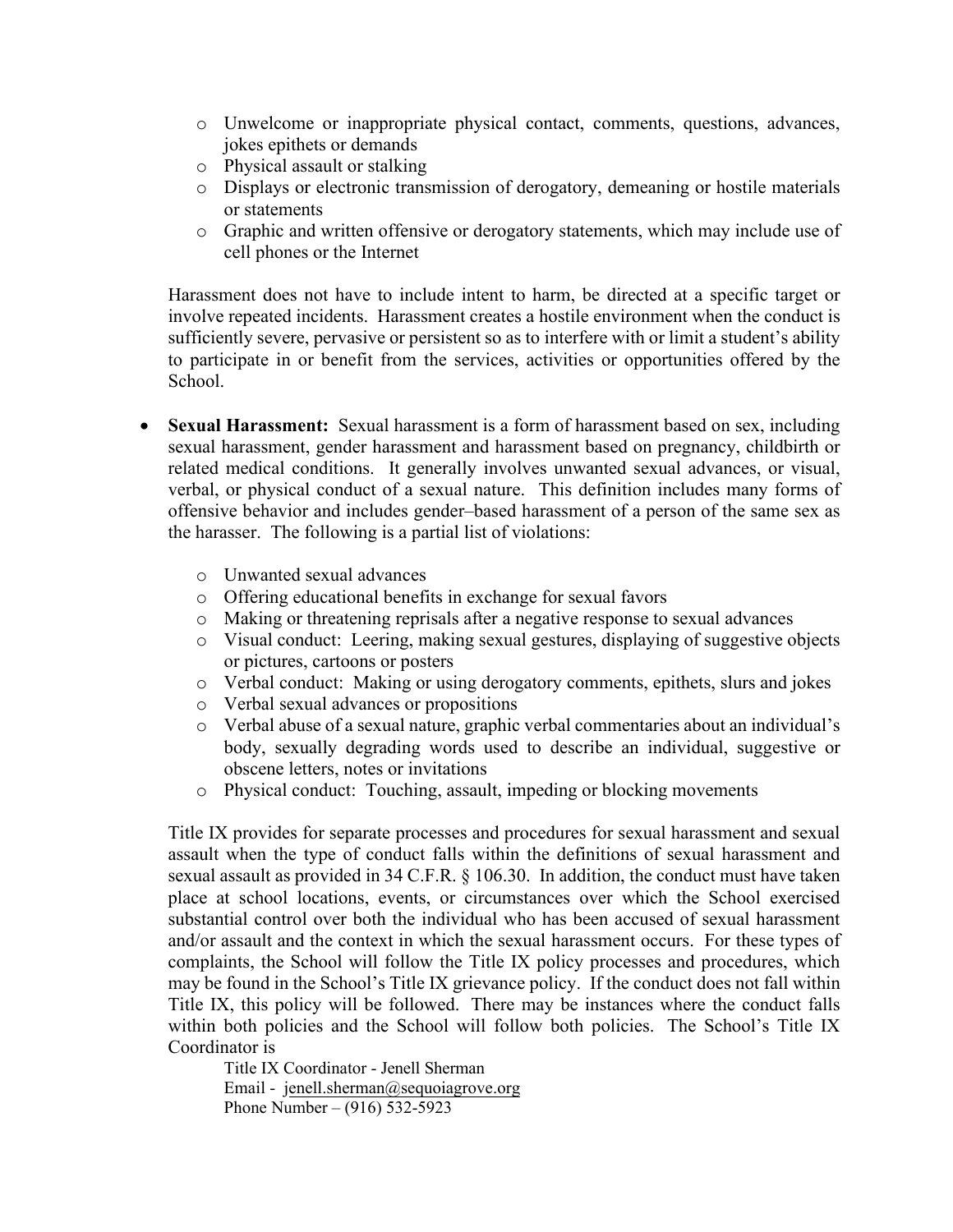- **Intimidation:** Intimidation includes adverse actions intended to fill another with fear, to overawe or cow, as through force of personality or by superior display of wealth, talent, etc., or to force another into or deter from some action by inducing fear.
- **Bullying:** Bullying may take place in a variety of hostile acts that are carried out repeatedly over time. The acts involve a real or perceived imbalance of power, with the more powerful child or group attacking those who are less powerful. It may be physical (hitting, kicking, spitting, pushing), verbal (taunting, malicious teasing, name calling, threatening), or psychological (spreading rumors, manipulating social relationships, or promoting social exclusion, extortion or intimidation). Bullying is any severe or pervasive action or conduct directed toward one or more students that have the effect of one or more of the following: 1) places a reasonable student in fear of harm to that student's person or property; 2) causes a reasonable student to experience a substantially detrimental effect on his or her physical or mental health; 3) causes a reasonable student to experience substantial interference with his or her academic performance; 4) causes a reasonable student to experience interference with his or her ability to participate in or benefit from the services, activities or privileges provided by the School.

Other types of bullying:

- $\circ$  Sexual bullying includes many of the actions typical of bullying behavior with the added actions of exhibitionism, voyeurism, sexual propositioning, sexual harassment and sexual abuse (touching, physical contact, sexual assault).
- o Bias or hate–motivated bullying is a basic bias against or hate for a person or group. Examples include taunting one's race, religion, national origin, sexual orientation, or physical or mental disabilities. The bullying behavior may also be aggressive, antagonistic, and assaultive.
- o Hazing is a form of aggressive behavior that usually involves intimidation and humiliation during an initiation for a student organization or body, club, group or sports team. It may involve conduct that is likely to cause serious bodily injury or personal degradation or disgrace resulting in physical or mental harm to a former, current or prospective pupil. Hazing does not include athletic events or school– sanctioned events.
- o Cyberbullying involves bullying conduct that is created or transmitted by means of an electronic device, including, but not limited to, a telephone, wireless telephone or other wireless communication device, computer or pager communicating any of the following: 1) a message, text, sound or image; 2) a post on a social network Internet Web site, including a "Burn Page," an impersonation of another student, and a false profile.
- o Cyber sexual bullying involves dissemination of, or the solicitation or incitement to disseminate, a photograph or other visual recording by a pupil to another pupil or to school personnel by means of an electronic act that has or can be reasonably predicted to have one or more effects described in  $(1) - (4)$  above. A photograph or other visual recording shall include the depiction of a nude, semi-nude, or sexually explicit photograph or other visual recording of a minor where the minor is identifiable from the photograph, visual recording or other electronic act.
- o Social media bullying involves bullying through forums for social media, such as internet websites with free registration and ease of registration, internet websites offering peer-to-peer instant messaging (such as Snapchat, Tox, FireChat, Orbit, Bleep), internet websites offering comment forums (such as FaceBook, Twitter,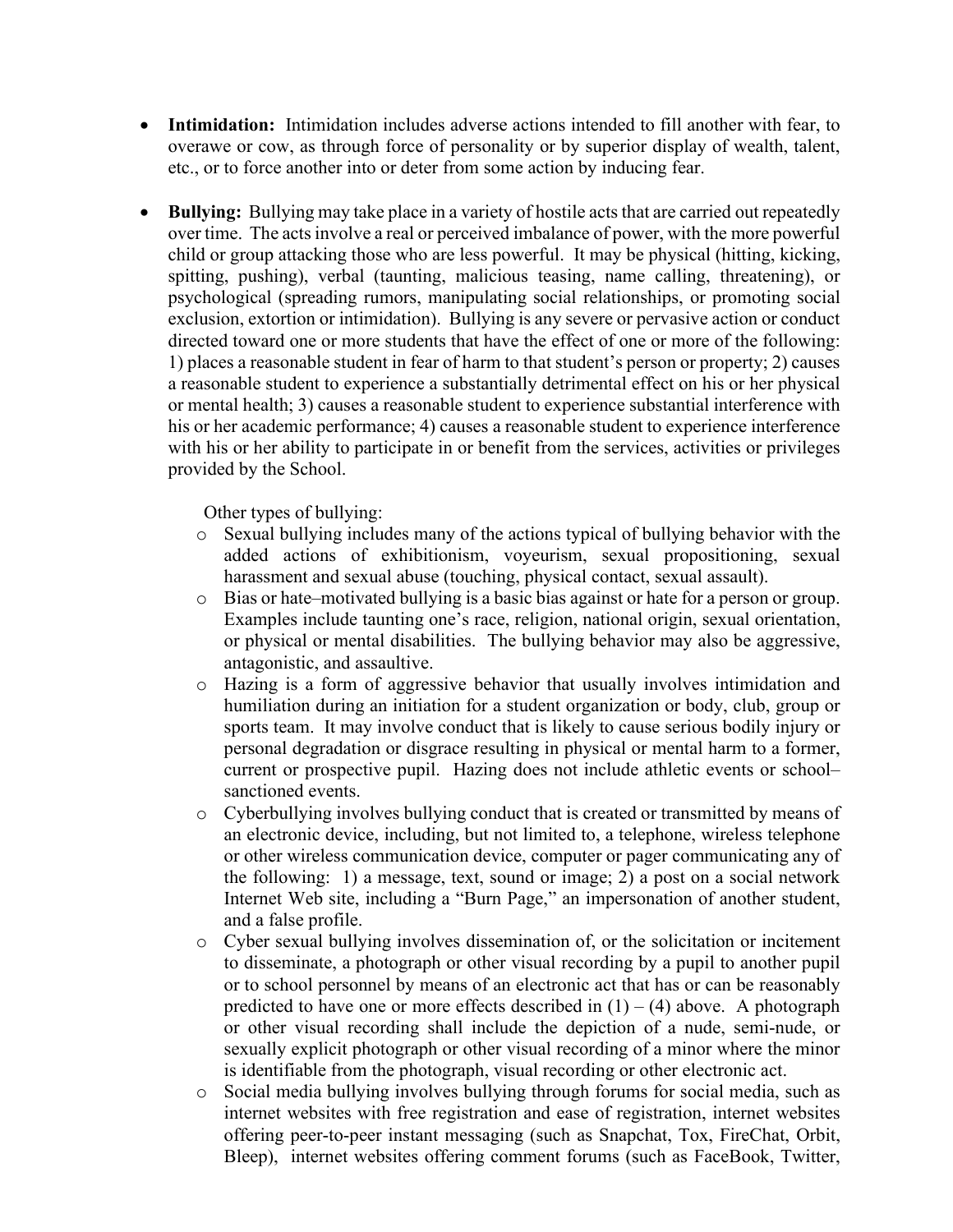Reddit) and internet websites offering image or video posting platforms (such as YouTube, Instagram, Twitch, Imgur).

- **Retaliation:** Retaliation is any adverse action taken against a student because he or she filed a charge of harassment, discrimination, intimidation or bullying complaint to the School or another agency or participated in an investigation about the same (such as an internal investigation or lawsuit), including as a witness. Retaliation also includes adverse action taken against someone who is associated with the individual opposing the perceived harassment, discrimination, intimidation or bullying.
- **2. Who the Policy Applies to:** It shall be a violation of this policy for any student, teacher, administrator or other employee of Clarksville Charter School to discriminate against, harass, intimidate or bully another student, teacher, administrator, other employee or anyone associated with Clarksville Charter School through conduct or communication. This policy applies to all applicants and employees, whether related to conduct engaged in by fellow employees or someone not directly connected to Clarksville Charter School (e.g. an outside vendor, consultant or customer).
- **3. Where the Policy Applies:** Conduct prohibited by these policies is unacceptable in the workplace and in any work–related setting outside the workplace, such as during business or field trips, meetings and business or school–related social events.
- **4. Responsibility:** All Clarksville Charter School employees have a responsibility for keeping our work environment free of discrimination, harassment, intimidation, and bullying.
- **5. Reporting:** Clarksville Charter School encourages reporting of all perceived incidents of discrimination, harassment, intimidation, bullying, or retaliation, regardless of the offender's identity or position. Individuals who believe that they have been the victims of such conduct should discuss their concerns with their immediate supervisor, the Executive Director, or the Deputy Executive Director. In addition, Clarksville Charter School encourages individuals who believe they are being subjected to such conduct to promptly advise the offender that his or her behavior is unwelcome and request that it be discontinued. Often this action alone will resolve the problem. Clarksville Charter School recognizes, however, that an individual may prefer to pursue the matter through formal complaint procedures. Every effort will be made to keep such reports as confidential as possible, although it is understood that an investigation will normally require the involvement of third parties. Clarksville Charter School is serious about enforcing its policy against harassment; however, Clarksville Charter School cannot resolve a harassment problem that it does not know about. Therefore, employees are responsible for bringing any such problems to Clarksville Charter School's attention so it can take whatever steps are necessary to correct the problems.
- **6. Investigation/Complaint Procedure:** All complaints of harassment or discrimination will be promptly investigated. If the investigation substantiates the accusations, the appropriate corrective action will be taken. This may include, but not be limited to, reprimand, suspension or dismissal, depending on the nature and severity of the offense. Appropriate action will also be taken in the event the accusations are intentionally false or malicious in intent.

Individuals who believe they have been the victims of conduct prohibited by this policy statement or believe they have witnessed such conduct should discuss their concerns with their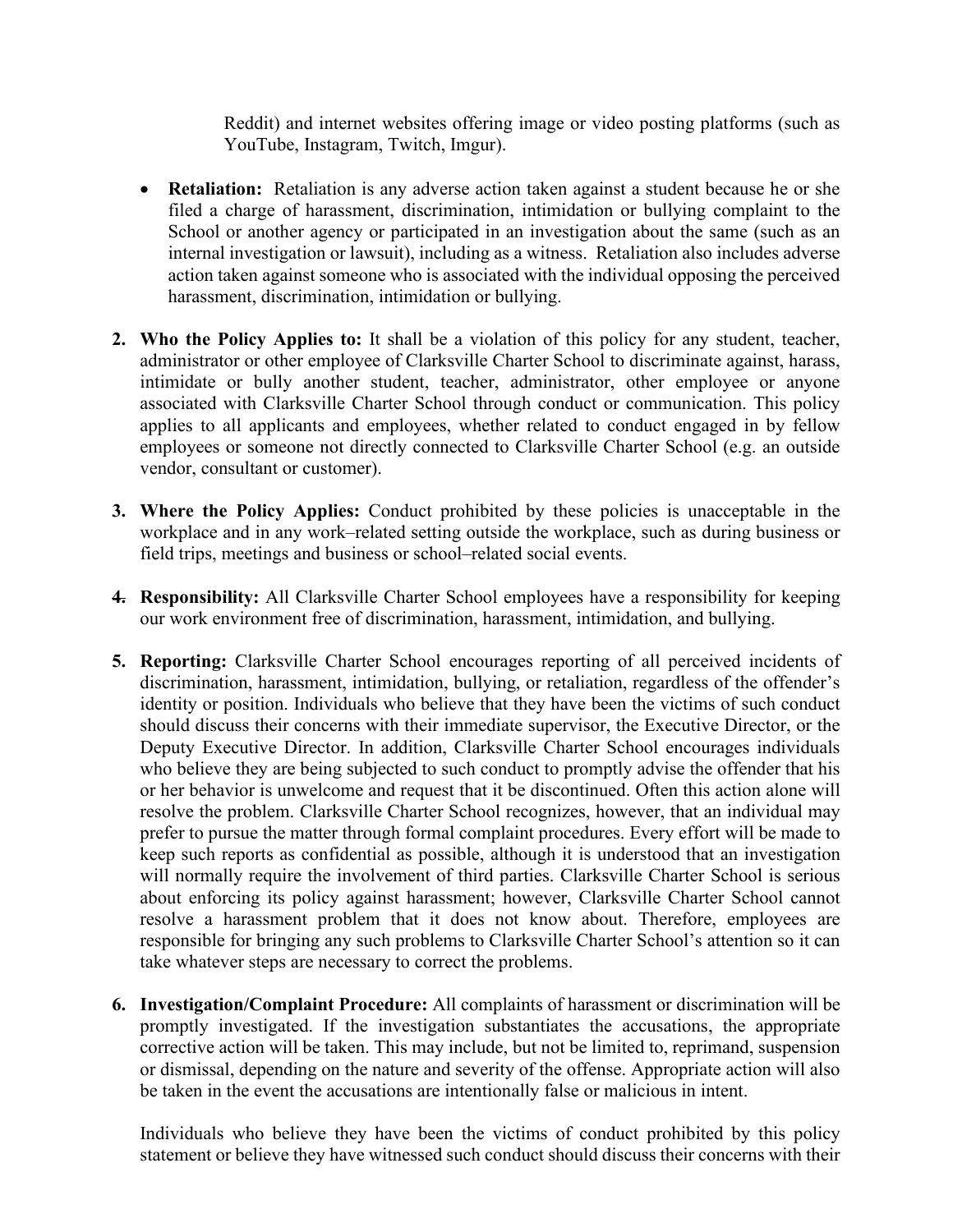immediate supervisor, the Executive Director, or the Deputy Executive Director. Clarksville Charter School encourages the prompt reporting of complaints or concerns so that rapid and appropriate remedial action can be taken before relationships become irreparably strained. Therefore, while no fixed reporting period has been established, early reporting and intervention have proven to be the most effective method of resolving actual or perceived incidents of harassment.

Any reported allegations of harassment, discrimination or retaliation will be investigated promptly. The investigation may include individual interviews with the parties involved and, where necessary, with individuals who may have observed the alleged conduct or may have other relevant knowledge. Confidentiality will be maintained throughout the investigatory process to the extent consistent with adequate investigation methods and appropriate corrective actions. Misconduct constituting harassment, discrimination or retaliation will be dealt with appropriately. Responsive action may include, for example, training, referral to counseling and/or disciplinary action such as warning, reprimand, withholding of a promotion or pay increase, reassignment, temporary suspension without pay or termination, as Clarksville Charter School believes appropriate under the circumstances. Willful false and malicious complaints of harassment, discrimination or retaliation may be subject to appropriate disciplinary action.

- **7. Consequences for Retaliation:** Retaliation against an individual who has a complaint or has formally reported discrimination, harassment, intimidation, or bullying or has participated in an investigation of such a complaint is a serious violation of this policy and, like discrimination, harassment, intimidation, or retaliation itself, will be subject to disciplinary action. Acts of retaliation should be reported immediately and will be promptly investigated and addressed.
- **8. Immigration Status:** If the Charter School possesses information that could indicate immigration status, citizenship status or national origin information, the School shall not use the acquired information to discriminate against any students or families or bar children from enrolling in or attending school. If parents or guardians choose not to provide information that could indicate their or their children's immigration status, citizenship status or national origin information, the School shall not use such actions as a basis to discriminate against any students or families or bar children from enrolling or attending school.

Each year, the School shall educate students about the negative impact of bullying other students based on their actual or perceived immigration status or their religious beliefs or customs. The School shall also train teachers, staff and personnel to ensure that they are aware of their legal duty to take reasonable steps to eliminate a hostile environment and respond to any incidents of harassment based on the actual or perceived characteristics noted above. Such training shall provide School personnel with the skills to do the following:

- Discuss the varying immigration experiences among members of the student body and school community;
- Discuss bullying–prevention strategies with students, and teach students to recognize the behavior and characteristics of bullying perpetrators and victims;
- Identify the signs of bullying or harassing behavior;
- Take immediate corrective action when bullying is observed; and